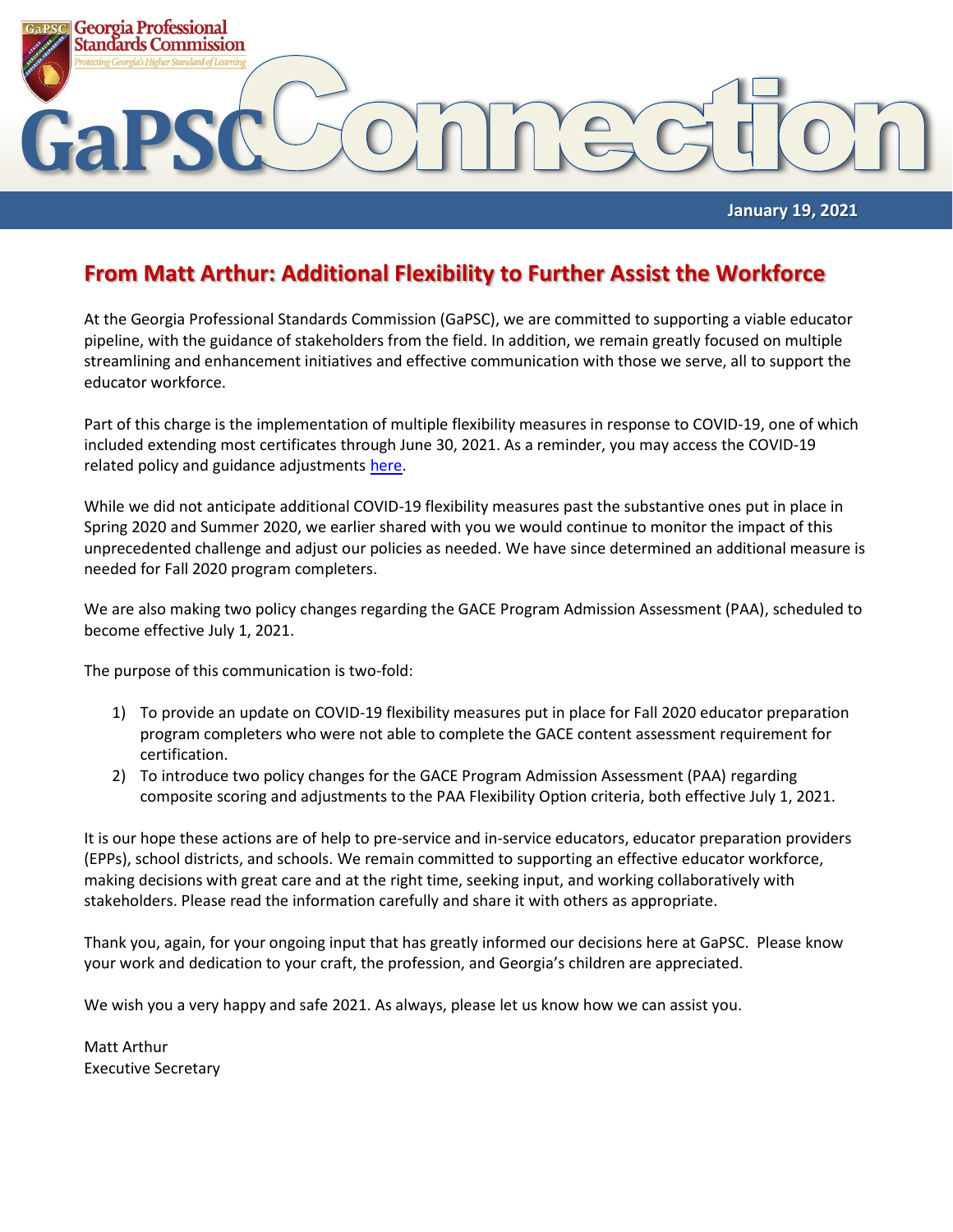# GaPSC Commection

**2** | P a g e

## **GACE Content Assessments**

### **Fall 2020 Preparation Program Completers**

One substantive adjustment for Spring 2020 and Summer 2020 was granting one-year certification extensions for teaching, leadership, and service candidates who were not able to complete assessment certification requirements by June 30, 2020, due to test site and school closures at that time.

Although all but one GACE test centers in the state are currently open with little wait time, we understand there are multiple reasons due to the pandemic why some Fall 2020 program completers were not able to meet the GACE content assessment requirement for certification.

Upon submission of all required documentation for certification, the GaPSC will issue a certificate valid through June 30, 2021, to Fall 2020 program completers who have not met the GACE content assessment requirement, giving them more time.

For test takers, information about GACE test center status and test center safety protocols is availabl[e here.](https://www.ets.org/s/cv/gace/the-americas/) The regular GACE testing schedule is posted on the GACE websit[e here.](https://gace.ets.org/s/pdf/gace_testing_windows_score_reporting_dates.pdf) The GaPSC and ETS, the GACE testing supplier, are in constant communication regarding test availability. If test takers have any difficulty in securing a testing slot or need any other assistance, they should contact ETS at gace inquiries@ets.org.

# **Program Admission Assessment (PAA)**

## **PAA Flexibility Option Increased for Educator Preparation Providers**

Effective in Spring 2017, a Program Admission Assessment (PAA) Flexibility Option was introduced to educator preparation providers (EPPs) enabling them to admit a limited number of candidates to their programs who were not able to exempt the GACE PAA and had not passed all parts of the PAA. This flexibility measure was put in place to afford additional opportunities for candidates who struggle with entrance requirements yet, with support from their EPP and P-12 partner, can become effective P-12 educators.

For EPPs to issue this flexibility waiver, certain criteria were established and are still in place, which include the following:

- These potential candidates must pass two of the three parts of the GACE PAA, and attempt the one part not passed at least twice.
- These candidates must have a program admission GPA of at least 3.0.
- EPPs may grant these flexibility waivers for up to a total of 5% annually of its admission cohort(s). EPPs that admit annual cohorts of fewer than 60 students may have up to 3 exemptions per annual cohort.
- EPPs that grant these waivers must, during approval reviews, provide evidence of supporting the exempted candidates in the PAA test area not passed.
- EPPs that use this policy are also expected to monitor its impact to determine if the candidates admitted via the flexibility waiver are not unfairly advantaged or disadvantaged in their preparation.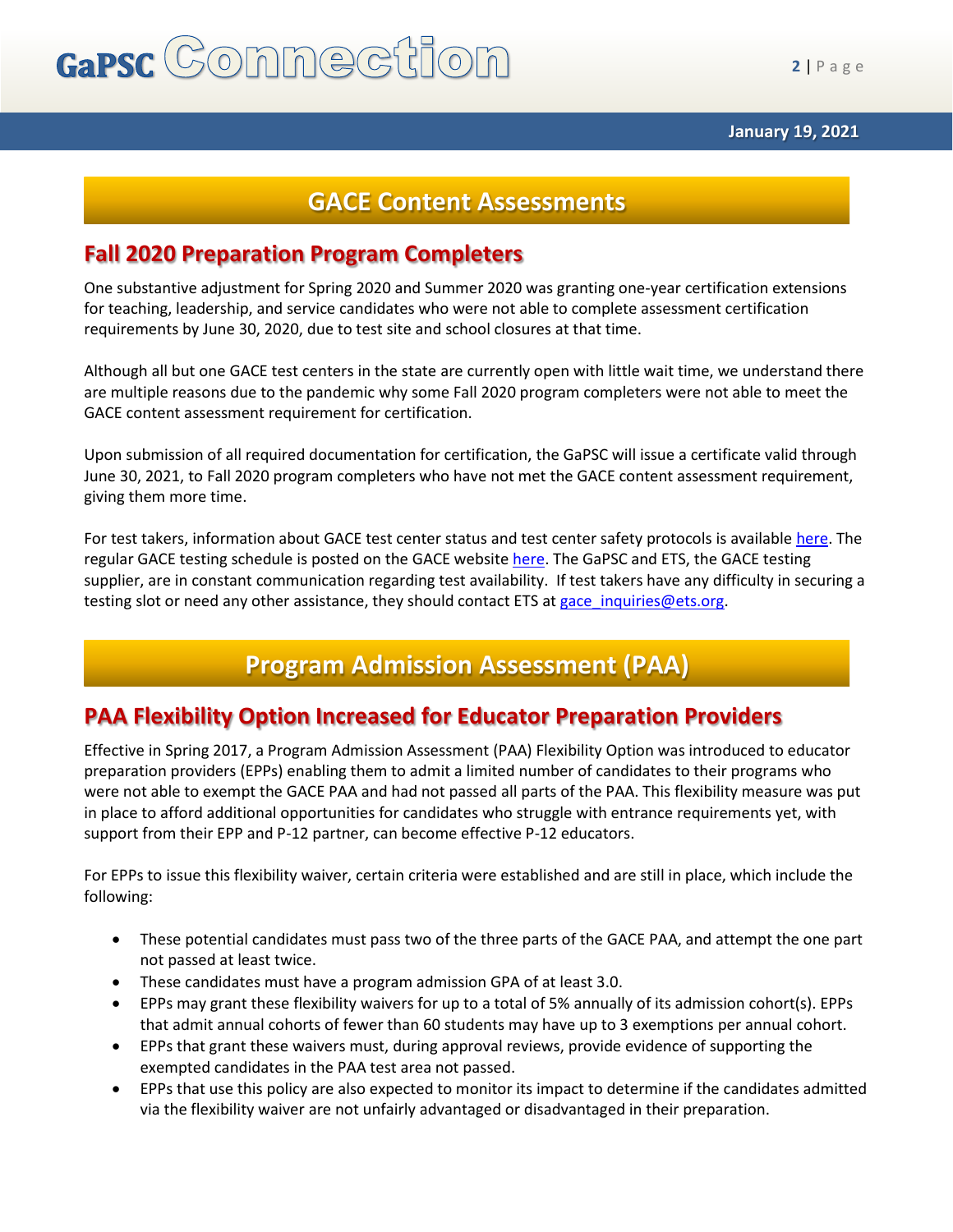Included in this 2017 decision was a plan to examine this policy over time to determine its effectiveness. After recent discussions with diverse and representative groups, the GaPSC is continuing the PAA Flexibility Option and making the following adjustments to enhance flexibility:

Effective July 1, 2021:

- EPPs are allowed to grant PAA flexibility waivers for up to a total of 10% annually of an admitted cohort.
- Candidates awarded the exemption, in addition to meeting the existing criteria listed above, must have an admission GPA of at least 2.5 (previously 3.0).
- All other existing flexibility option criteria remain unchanged.

It is our intent these PAA Flexibility Option adjustments will allow EPPs to admit more candidates who have the potential to become effective educators and thereby further strengthen Georgia's educator workforce.

Please direct questions to your GaPSC Education Specialist.

## **PAA Composite Scoring Coming July 1, 2021**

Currently, the minimum passing score is 250 on each of the three tests (reading, writing, and mathematics) within the GACE Program Admission Assessment (PAA). Each test taker who does not exempt the PAA or receive the EPP flexibility option must pass all three parts scoring at least 250 on each part to meet the PAA requirement.

After input from representative program providers and others, effective July 1, 2021, the GaPSC will accept a PAA composite score that allows a test taker to score less than 250 on one or more of the PAA tests and still meet the PAA requirement.

Essentially, a test taker who does not pass the PAA by scoring 250 or higher on each test will be able to combine the scores on all three tests within the PAA to meet the PAA requirement provided the combined score is 750 or higher. Therefore, a test taker can do well on one test(s) and less well on another test(s) within the PAA and potentially still satisfy the PAA requirement.

Following are important policy points regarding PAA Composite Scoring:

- The test taker must score a total of at least 750 on all three tests within PAA combined.
- The test taker may use scores from different administrations of the GACE PAA to reach the minimum 750 composite score. For example, the test taker can take the reading test in one administration and the writing and mathematics portion in another administration. These scores from each of the three tests, across administrations, can be combined. Retake scores can also be used to meet the minimum composite score of 750. For example, the test taker can use the score on a retake of a PAA test in one administration and other scores from a different administration to meet the 750 required minimum score to pass.
- The test taker may use prior PAA scores or a combination of prior and future PAA scores to meet the composite score as follows:
	- $\circ$  Only PAA tests administered by the current testing supplier, ETS, may be used to meet the composite score. Therefore, score reports dated prior to September 1, 2013, cannot be used to meet PAA composite scores.